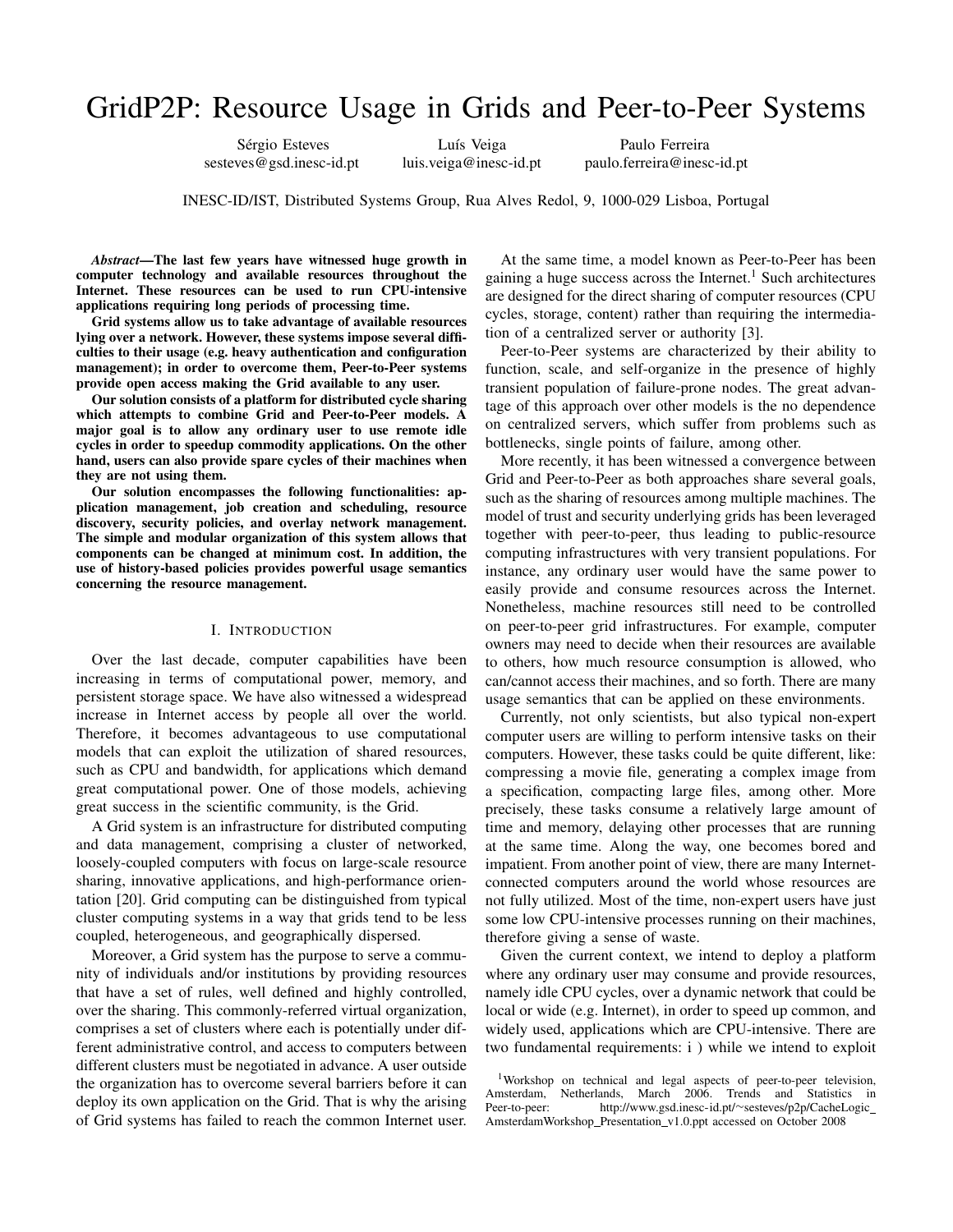parallel execution in desktop applications, the system must ensure a fine-grained control over the shared resources, and ii) applications (e.g. POV-ray)<sup>2</sup> should be kept unmodified in order to take advantage of all the software already existing.

Moreover, there are several issues that need to be addressed. The platform: (i) needs do be scalable; (ii) needs to be portable, handling the heterogeneity of machines; (iii) needs to have a modular organization, each component should be independent from each other; (iv) needs to provide security mechanisms over computer resources, for the purpose of keeping the primacy of every user machine; (v) needs to be efficient; (vi) needs to adapt to environmental changes, like resource availability; and (vii) needs to be user-friendly. The greatest challenge is to achieve a speedup from applications closest to optimal.

The proposed solution is named GridP2P. It integrates and adapts solutions for: overlay network management, resource discovery, job creation and scheduling, and resource management. The solutions that are discussed in the next sections were implemented in a simulator, though they may need to be adapted to real environments. Also, the interoperability between the components of the system is taken into account.

Furthermore, it is expected at evaluation stage that the running time of the applications substantially decrease while the number of available nodes in the overlay increase. However, one has to take into account the overhead underlying each component of the system, therefore considering if a certain job is worth its computational parallelization. Also, it is expected an efficient use of the available resources.

This paper is organized as follows. In the next section we present the architecture of the GridP2P, describing each of its components. Following, implementation details take place in Section III. Next, in Section IV, we describe the evaluation of our middleware. We then discuss current solutions related to the GridP2P, in Section V. Finally, Section VI presents our conclusions.

# II. ARCHITECTURE

In this paper we propose a middleware platform, combining Grid and Peer-to-Peer models, that seeks to exploit parallel execution of commonly used applications. Any user is then able to act as a resource consumer, using idle CPU cycles from other machines, or as a resource provider, granting access to his own idle cycles, or as both. Above all, we want to enable the Grid in large scale where any ordinary user may access without much burden. In addition, we rely on security policies to control the utilization of shared resources among different users.

Figure 1 shows a use case where a machine, acting as a resource consumer, distributes tasks among available machines, resource providers, in order to perform a CPU-intensive job demanded by a user. Resource providers receive the tasks, compute them, and send the results back to the consumer node (the job holder).



Fig. 1. Usage Model

In this particular work, all jobs are comprised of independent, non-communicating tasks, commonly referred to as Bags-of-Tasks or embarrassingly parallel tasks.

All machines are connected through an overlay network, which is built on top of another network (i.e. Internet) and provides services of routing and lookup.



Fig. 2. System Architecture

The proposed architecture relies on a vertical layer approach, depicted in Figure 2. We describe the function of each layer next.

Unmodified Applications. This level represents the applications that run on top of our middleware. The application parallelism is exploited at the data-level, and thus applications do not need to be modified.

Application Adaptation Layer. The Application Adaptation Layer consists in a customization over a generic Job Manager. This layer defines which applications are supported by the local machine. Therefore, specific mechanisms for handling each of these applications are provided. For example, launching applications with the correct parameters and input files. Moreover, these mechanisms are built on loading time and are based on formal application descriptions.

Job Manager. This component is responsible for creating and scheduling tasks in accordance with available resources at the moment. The tasks, as divisions of input files (to feed an application) are distributed among available machines.

<sup>&</sup>lt;sup>2</sup>A ray-tracing implementation: http://www.povray.org accessed on October 2008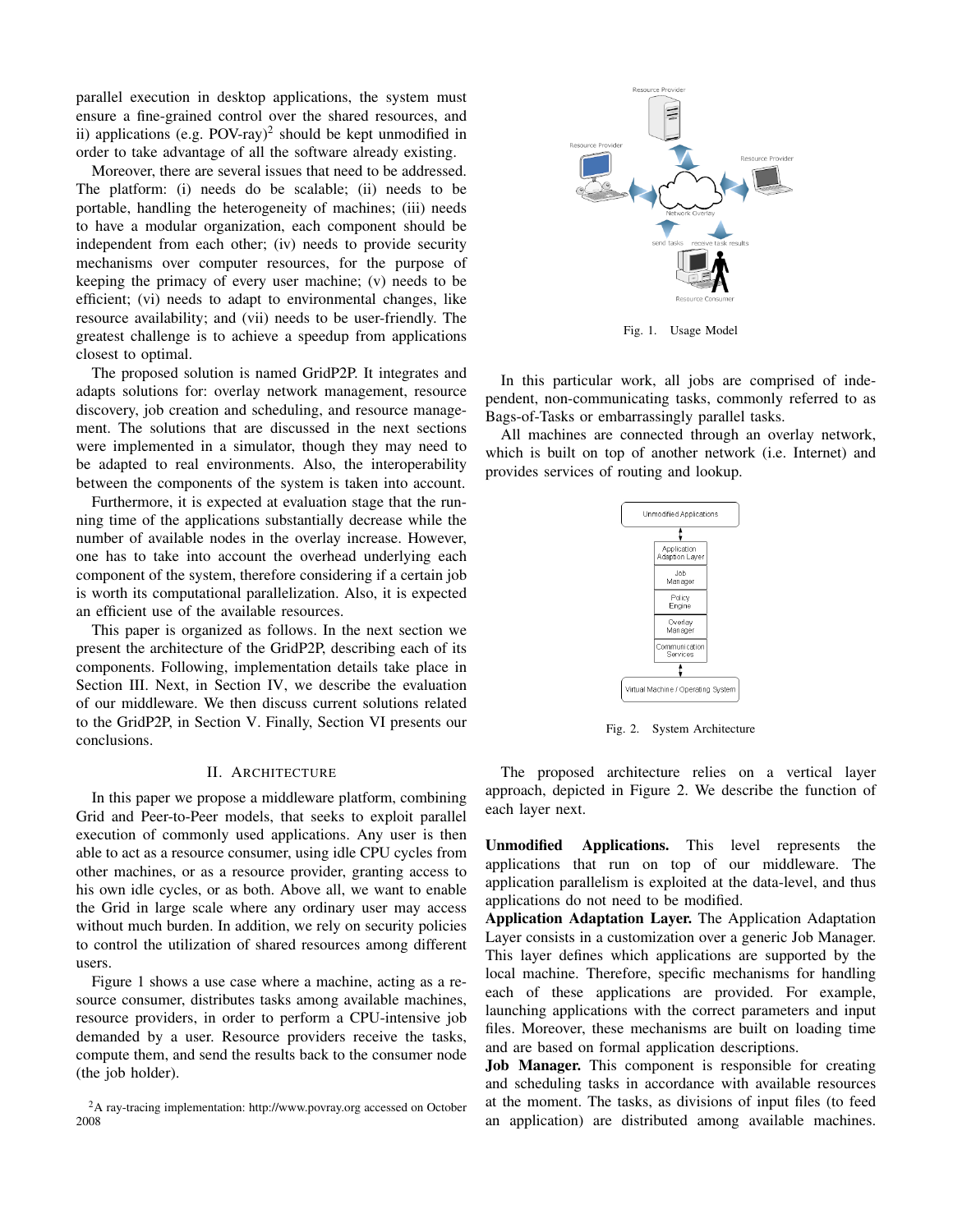After the computation of the tasks is completed, this module collects the (partial) results and builds the final output of the respective application. In the inverse flow, the Job Manager is also responsible for receiving and computing tasks from remote machines in accordance to the Application Adaptation Layer.

Policy Engine. The Policy Engine component is responsible for enforcing local policies that can recall on the history of past events. Some of these policies may be defined, by the main GUI, in a way that is understandable for any ordinary user (e.g. a user can only use 10 hours of my CPU time during the current month). Nonetheless, for more specific actions, policies need to be defined in XML files whose structure relies upon the xSPL language [5], thus requiring more expertise. Furthermore, the policy engine acts as a filter between the Overlay Manager and Job Manager layers, deciding which messages may pass.

Overlay Manager. This layer comprises four components. It is responsible for the operations of routing and addressing on the overlay network. In addition, mechanisms of management and discovery of resources are included. Also, local resource utilization is monitored by this component. Any changes in resource availability are announced to the neighbor nodes. Furthermore, this component contemplates a distributed storage system used as a cache for storing computed tasks.

Communication Service. The Overlay Manager uses this layer to send messages to the overlay network. Also, whenever a message coming from the network is received, the Communication Service analyses the message in the first instance, and then delivers it to the adequate handler routine in the Overlay Manager.

Operating System/Virtual Machine. The whole platform is intended to work directly upon Operating System or Virtual Machine. For improved security a Virtual Machine may be used as a sandbox mechanism. This way, we can guarantee controlled access to machine resources, as well as prevent some malicious code from damage one's computer, in case input files consist of scripts, programming code, and so forth.

Briefly, the procedure for accessing resources works as follows. First, a user specifies the application, parameters and input files through a GUI. The GUI contacts the Job Manager (JM) in order to create and distribute tasks to available machines. In effect, the JM first contacts the Overlay Manager (OM) to look for available resources. The tasks are then created according to the information retrieved from the OM. Next, the JM contacts again the OM to distribute the tasks among available machines. By turn, these available nodes check if the received tasks (or requests) may access their local resources, according to the security policies, to perform part of the job. When the computation related to each task is done, the results are sent back to the machine that holds the job. The OM receives the data and send it up to the Policy Engine (PE) where data will be evaluated. If no policies can be applied (i.e. no action to take), the PE lets the data pass to the JM. The JM gathers results and, when all tasks are completed, it builds

the final output and notifies the user through the GUI.

# *A. Supported Applications*

Currently, the kind of applications allowed by our system must either be parameterized through the command line or receive a script or configuration files as input (i.e. parameter sweep or batch file processing). This allows the creation of independent tasks from those applications, i.e., tasks that do not require communication between them during execution time.

Our platform has specific mechanisms for handling each type of application. Such application-dependent mechanisms are built, at boot time, by the Application Adaptation Layer, and they are driven by XML format descriptions. Therefore, when users register a new application, they have to provide an XML file containing the application identifier, the application call with the correct parameters, and the rules on how to combine task results and on how to scatter input files into pieces to create tasks.

# *B. Overlay Network Management*

The management of the underlying network is done through the Pastry overlay [14]. On top of it, our platform provides a mechanism for locating resources based on the Informed Walk (Section V-A). Nodes advertise themselves by sending update messages to their neighbors across the Pastry overlay. These messages contain the sender node related information, such as its identifier, supported application identifiers, and resource availability levels (in terms of CPU, bandwidth, and primary and secondary memory). Upon receiving this information, a neighbor node calculates, with its own judgment, the global rating of the announcer node. This judgment consists of associating weights with the measured availability of every single resource. Soon after, the whole information concerning the announcer node is stored in memory for further recall. Moreover, update messages are sent every time changes in resource availability are perceived by the resource manager. Additionally, these messages are also sent periodically within a specified time frame. This time frame should be long enough to not cause much network traffic. The former approach is more efficient, however, the latter cannot be discarded, since either resource availability may change due to external process activity, or message delivery may fail.

Whenever a node wants to perform a job, it looks on its neighborhood cache for the best available nodes according to their global rating. If the set of assembled nodes is not sufficiently attractive, the node may pick the neighbors with best reputation for finding more available nodes. The reputation of a node is based on previous requests that it has successfully forwarded to other nodes with availability.

# *C. Distributed Storage of Task Results*

In order to reduce resource utilization, mainly bandwidth and CPU, our system contemplates a cache for storing computed tasks. This cache is a distributed networked storage system which is maintained by the overlay nodes. As machines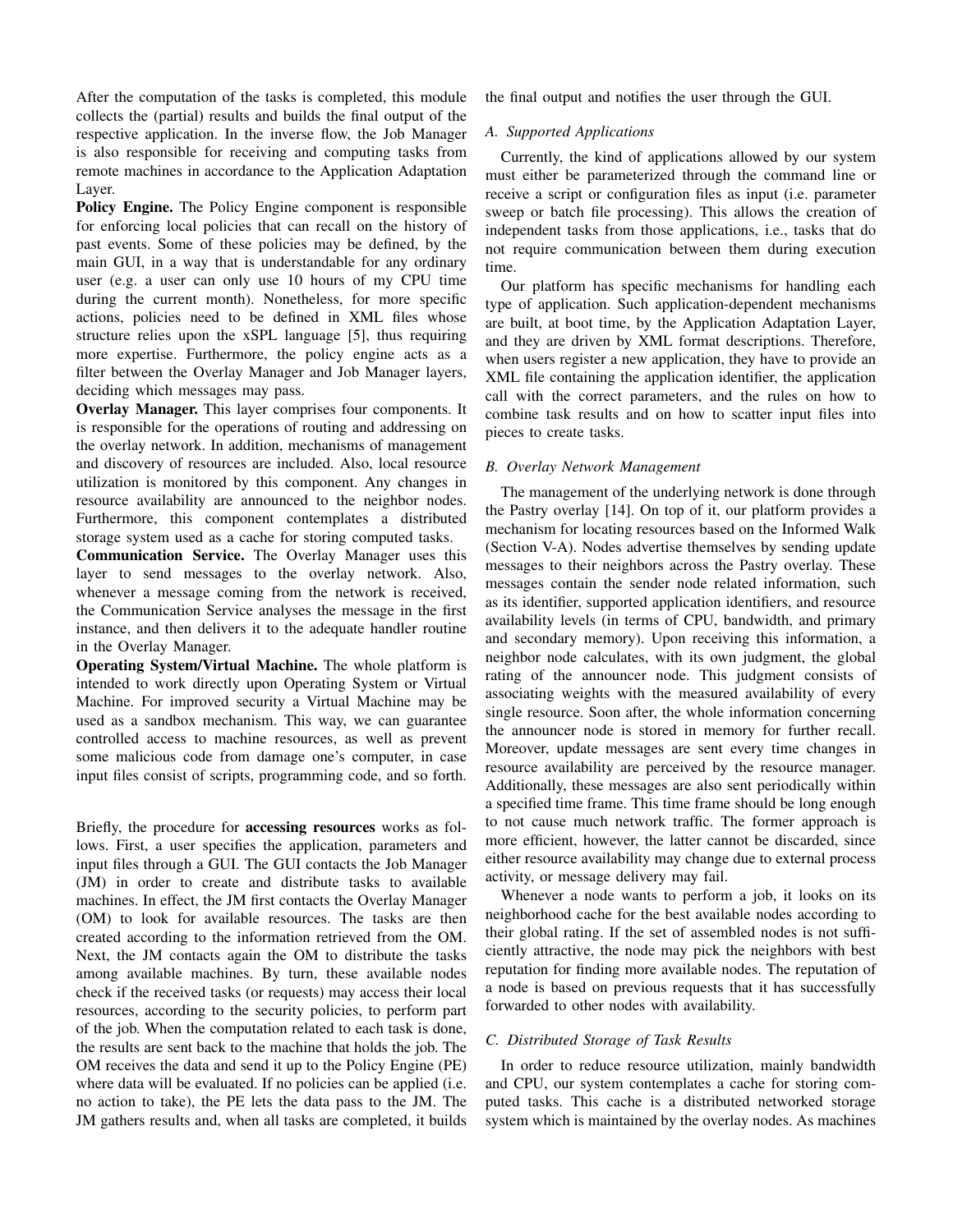may fail, there is a replication factor, *k*, allowing equal data to reside in *k* different nodes.

Whenever a job is submitted and the number of tasks to be created is assessed, we lookup in the cache if there is any task already computed. The lookup key is obtained by computing the digest of the task input data. Hence, the cache maps task input data digests into task output data (i.e. results). If the task result is cached, it is then retrieved by the Overlay Manager and sent to the Job Manager to be stored. The Job Manager may store that task result either in memory or in persistent storage space (building the partial or final output). Otherwise, if the task result is not cached, the task is then sent to an available node (which also could be its creator node) to be computed.

This storage system reveals itself more useful in small communities (or overlays) where users have quite the same applications installed and work in projects with similar data (e.g. an animation studio or a community of hobbyists working on a same project). For this reason, this storage component may be deactivated, reducing so the overall system overhead.

# *D. Task Creation*

Once a job is submitted, our platform estimates the number of available nodes so that the resource utilization within the overlay would be maximized. This process is completely transparent to the user.

Through its neighborhood cache, a node assembles a set with the best available neighbor nodes (i.e. whose rate is highest). During this assembling process, nodes are questioned about their absolute availability, i.e., some security policies may not allow nodes to perform tasks as they could be busy with other tasks, or they could be out of their working time, and so forth. Hence, the absolute availability tells us if a node is available or not for processing tasks, disregarding the load of resource utilization.

Concerning the distribution process, tasks are sent one by one to the best nodes that are suitable for performing those given tasks. Nodes that have been marked before as non available are disregarded in this process. Besides that, a node is suitable if its resource availability levels are equal or greater than the cost of the task.

The cost of a task defines the minimum requirements that a machine has to comply with to compute that task. Tasks can have different kinds of complexity, depending on the size and type of the data to be computed. So, it may be more appropriate to send computational heavy tasks only to the more powerful and available machines. Furthermore, the task cost is used both to determine the suitability of a node for computing that task, and to update the resource availability levels when a task is about to be computed.

Furthermore, this cost is estimated by executing locally a number of its parts randomly selected, and averaging the measured cost (CPU, memory, input and output size for bandwidth); then applying that estimate to all comprising parts proportionally to their input/output size.

## *E. Resource Usage Control*

Across the overlay network, resources are shared among different users. Thus, there must be some rules for controlling the resource utilization, which led us to the security policies. These policies must support complex usage scenarios, and therefore they need to be specified in a sufficient expressive language. In a distributed cycle sharing platform as ours, it is useful for policies to consider events that have occurred in the past. For instance, we may have a policy for limiting the resource consumption, which needs to know the resource utilization history.

In order to make policies operational, our platform provides an engine which evaluates and enforce policies against generated security events. Additionally, new policies may be defined and introduced at runtime.

W.r.t. evaluation time, policies are evaluated when messages come both in and out of GridP2P. More precisely, this auditing process is done when messages pass from the Overlay Manager to the Job Manager and vice versa. At those moments, security events are generated containing information about the sending or received message. Soon after, the engine evaluates these events along with the policies and decides which action to take.

Working Time Policy. In general, machines lying over a GridP2P overlay network are not dedicated servers; instead, they are common machines, owned by non-expert computer users, whose resources may not be always available for performing outside jobs. Hence, we provide a security policy allowing nodes to only perform others' work during a specified period of time. This way, users may specify a time range for when they expect their machines will not be in use (e.g. from 10:00 PM to 2:00 AM). In addition, users may also specify an idle time required for nodes to start accepting and performing tasks. This could be also used for processing work when a user's screensaver shows up.

Consumption Policy. A task taking too long to be computed (i.e. beyond a defined threshold) can be interrupted. Also, if a task consumed much more resources than the ones specified by its cost, the consuming node may be marked into a black list. If a node is marked more than *n* times, then its access to the same provider node should be denied for a certain period of time, that could be one or several weeks, depending on user configurations. After that period of time is over, the offender node is cleared from the black list, and it may access again to that node.

Ratio Policy. Within an overlay, there could be nodes contributing more to the community, by providing more spare CPU cycles of their machines; or contributing less by not being connected much time to the overlay or by denying access to their resources. Our system incorporates the concept of resource usage fairness in which a node may specify a minimum ratio required for accepting remote tasks. This way, each node has a ratio which is simply the quotient of the performed work in it and the performed work in other nodes. This ratio is sent along with requesting messages whenever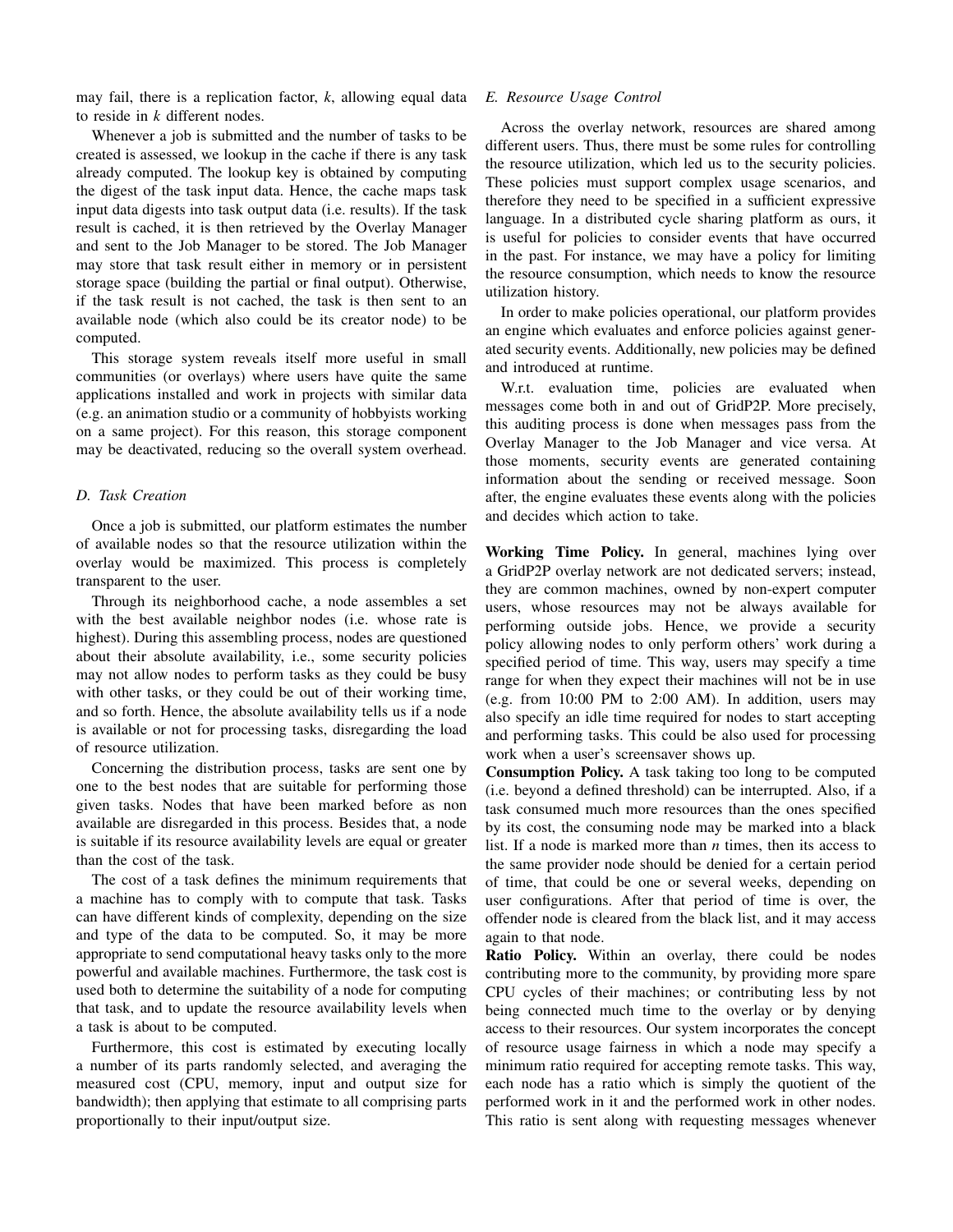one needs to perform work on outside nodes. Moreover, the performed work corresponds to the sum of the CPU cost of every processed task.

With this mechanism, a node only has to compare the ratio sent within a request with its minimum ratio required. The minimum ratio required may not be higher than one, i.e., a node performing work as much or more than what it asks to perform remotely cannot be rejected.

Furthermore, each node's minimum ratio reference may be adjusted by the needs of the node. For example, if a node needs to improve its ratio it may decrease its minimum ratio reference in order to potentially perform more remote tasks. Analogously, a node may also increase its minimum ratio reference if it does not need to execute jobs in the relatively short-term.

# III. IMPLEMENTATION

# *A. Used Technology and Integration*

In order to make our platform portable, we used the Java programming language. This way, we may run the GridP2P upon a Java Virtual Machine, which is available for the most common operating systems and computer architectures.

The integration of PAST (Section III-B), Informed Walk (Sect. V-A) and Heimdhall (Sect. III-C) within the platform was made in an easily and seamlessly way. This happened due to the fact that each of the integrated components was also developed in Java.

For the network management, the Overlay Manager and Communication Service layers use the FreePastry tool<sup>3</sup> which is a Java implementation of the Pastry overlay.

### *B. Main Data Structures*

- Node Rate: This structure is also known as the neighborhood cache. It stores all the neighbor nodes and their characteristics, namely, their resource availability levels.
- Node Reputation: The reputation of each neighbor node is stored in this data structure.
- Resource Manifest: This structure contains a node's resource description in terms of available CPU, bandwidth, and primary and secondary memory.
- Policy Repository: Maintains all the loaded policy objects with their specifications.
- Event History: For history-based policies, their triggered past events are stored here.
- Job Holder: Every created job object is kept in this structure during its lifetime. These job objects contain information related to the job, such as the job identifier, the number of completed tasks, and the output data of each computed task.
- Application Repository: Contains all the supported applications: their identifiers, their calling command with the correct parameters, rules on how to reassemble task results and split data input into tasks, among other.

## *C. Distributed Storage of Task Results*

The implementation of our distributed cache, for storing computed tasks, relies on the PAST [15]. The integration of PAST with our platform is easily done, since PAST is meant to work upon FreePastry.

PAST provides two operations, insert and lookup. The insert requires, as parameters, the output of a computed task (e.g. an image of rendered chunks in POVray) and a key, for identifying that computed task. To locate a computed task through the lookup operation, only the key is needed. This key is the generated SHA-1 hash from the task description, which includes the input and configuration data.

# *D. Security Policies*

Our Policy Engine Layer uses the Heimdall [9]. This layer may work with multiple engines in simultaneous. In that case, for an operation be authorized, all engines must authorize, otherwise, the operation is denied. The integration of engines, with our security layer, can be done through webservices or through included libraries in our source code, as in the case of the Heimdall. This way, we use the Heimdall interfaces in order to load policies, evaluate operation events, and enforce actions in accordance to the policy evaluation.

The policies must be defined in XML files whose structure is based on the xSPL language. This high level language is sufficiently expressive to support a myriad of usage scenarios. Therefore, it allows the definition of several types of variables, logical conditions, and logical and arithmetic operations. Additionally, policies may be loaded at runtime, so that system execution does not have to be interrupted each time a new policy is added.

Operations like sending or receiving a message generate security events in the GridP2P. These event information have to be converted into the xSPL syntax event and then sent to the Heimdall for evaluation.

Upon security event, the evaluation of policies usually will only tell us if an operation was authorized or not. Although, functions may be associated with policies, so that when a policy fails on evaluation, it may trigger some action to happen (i.e. by calling a function).

With Heimdall we expand our range of possibilities to control the resource usage, instead of being bound to a small defined set of security mechanisms, like we see in many other peer-to-peer resource sharing systems. Hence, we may support a myriad of use cases, within a dynamic and complex environment, without needing to change any platform implementation.

# *E. API*

We provide an Application Programming Interface (API), regarding each system component, so that implementations can be changed without compromising the interaction between components. Plus, the implementation details of every component are abstracted by our API, facilitating the programmer tasks.

Despite our API being language-dependent, components still may be built in different technologies (or programming

<sup>3</sup>http://freepastry.rice.edu accessed on October 2008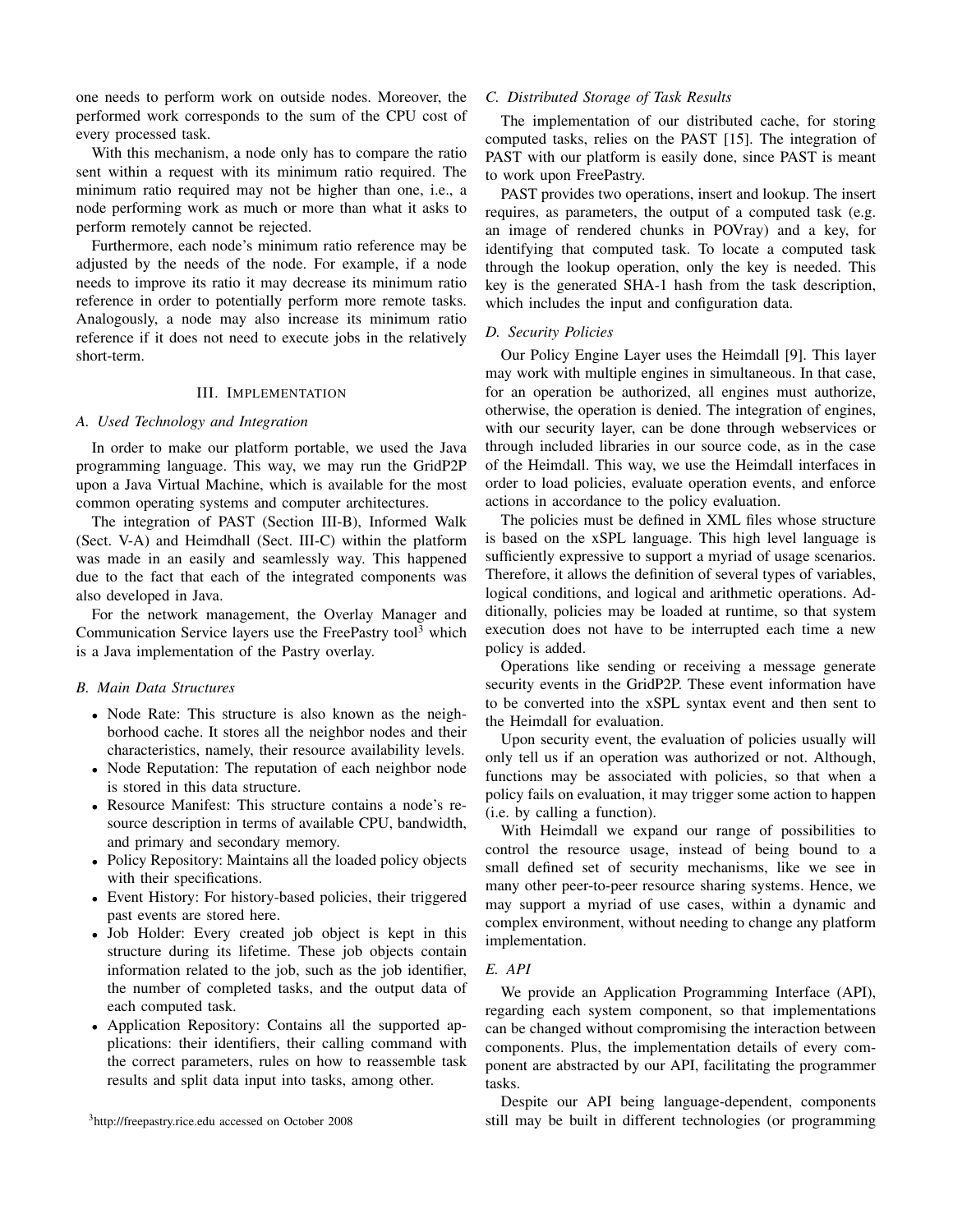languages) and not being bound to a given process or system. In this case, the inter-component communication would be done through remote procedure calls (RPC) where additional code is required to translate API calls into RPC and vice versa.

# IV. EVALUATION

In this section we present the evaluation of the GridP2P platform regarding its performance and viability when facing a real environment. Due to their importance among our goals, we test the performance of the system in terms of application speedup, distributed cache, and security policies.

In order to perform all the tests we rely on 3 different jobs, listed as follows.

- The first one, job1, is a POVray image to be rendered. Each task computes a certain number of line chunks with different complexity. Due to that complexity, some tasks can be computed faster than others.
- The second one, job2, is also a POVray image to be rendered. However, the computational cost of each task is the same (i.e. tasks would be completed at the same time). Additionally, this job is less computationally heavy than the previous one, i.e., the highest number of nodes that worth the parallelization is lower.
- The third one, job3, consists of a Monte Carlo simulation for a sum of several given uniform variables.<sup>4</sup> An image containing a linear chart is the outcome. Each task generates a lot of random numbers and group them into classes. Then, the classes are summed between tasks, and a Monte Carlo curve is drawn. Additionally, all the tasks take the same time to be computed.

For all of the tests we used machines with an Intel Core 2 Quad CPU Q6600 at 2.40 GHz with 7825MB of RAM memory. The used operating system was the GNU/Linux Ubuntu with the kernel 2.6.28-14-generic. For the Java Runtime Environment and FreePastry we used the 1.6.0 14 and 2.1 versions respectively.

To assess application speedup we executed the three jobs listed above: job1, job2 and job3. For each of these jobs we made 8 trials. In the first trial we used 1 node; in the second, 2 nodes; and so on, until we have 8 nodes in total. All the nodes were within the same LAN network and the bandwidth available was about 100 Mbps. For each trial we obtained the execution time of the job, and therefore we also got the speedup. $5$ 

From Figure 3 we may conclude that the best jobs to parallelize are the ones whose tasks have the same complexity, as the work is better distributed among available nodes. With job3, we almost obtained a linear speedup.<sup>6</sup> Nevertheless, it is important to see that, in job1, the gains were acceptable, and most part of the nodes become free to perform other tasks a while before the job was entirely completed. Besides that,



Fig. 3. Jobs' Speedup

the job3 output was very small sized in comparison with the job1 output, i.e., we also found out that the network overhead has a significant impact on the overall system performance. So, to obtain best speedups when the data size is bigger, the task complexity should be high enough to compensate that overhead.

Regarding the second stage, a cache is important to avoid doing duplicated work (i.e. optimizing resource usage), and thus increases application performance.

The gains were higher for tasks whose complexity differs, in this case, job1 - Figure 4. It seems that the heaviest tasks in job1 were not cached until the number of cached tasks reached 5. Therefore, the most gain we may have, for this type of jobs, is when heaviest tasks are cached first. W.r.t. job3, it showed that caching tasks with the same complexity does not decrease the execution time, except if all tasks are cached (obviously). However, in any case, *n* machines will remain free if *n* tasks are present in cache, and that is the essential point.



Fig. 4. Improvement time when the cache is used. Reference is when no tasks are cached.

Finally, the policy engine overhead turned out to be minimal. It is directly proportional to the number of deployed policies and roughly equal for any job. For our deployed policies (Section III-C), the engine took approximately *0,042* seconds to evaluate all of them against the generated security

<sup>4</sup>Additional info: http://web.ist.utl.pt/∼mcasquilho/compute/qc/ Fx-sum-unifs.php accessed on July 2009

 $5S_p = T_1/T_p$ , where  $S_p$  is the speedup with p nodes,  $T_1$  is the execution time with 1 node, and  $T_p$  the execution time with p nodes.

<sup>&</sup>lt;sup>6</sup>Linear speedup or ideal speedup is obtained when  $S_p = p$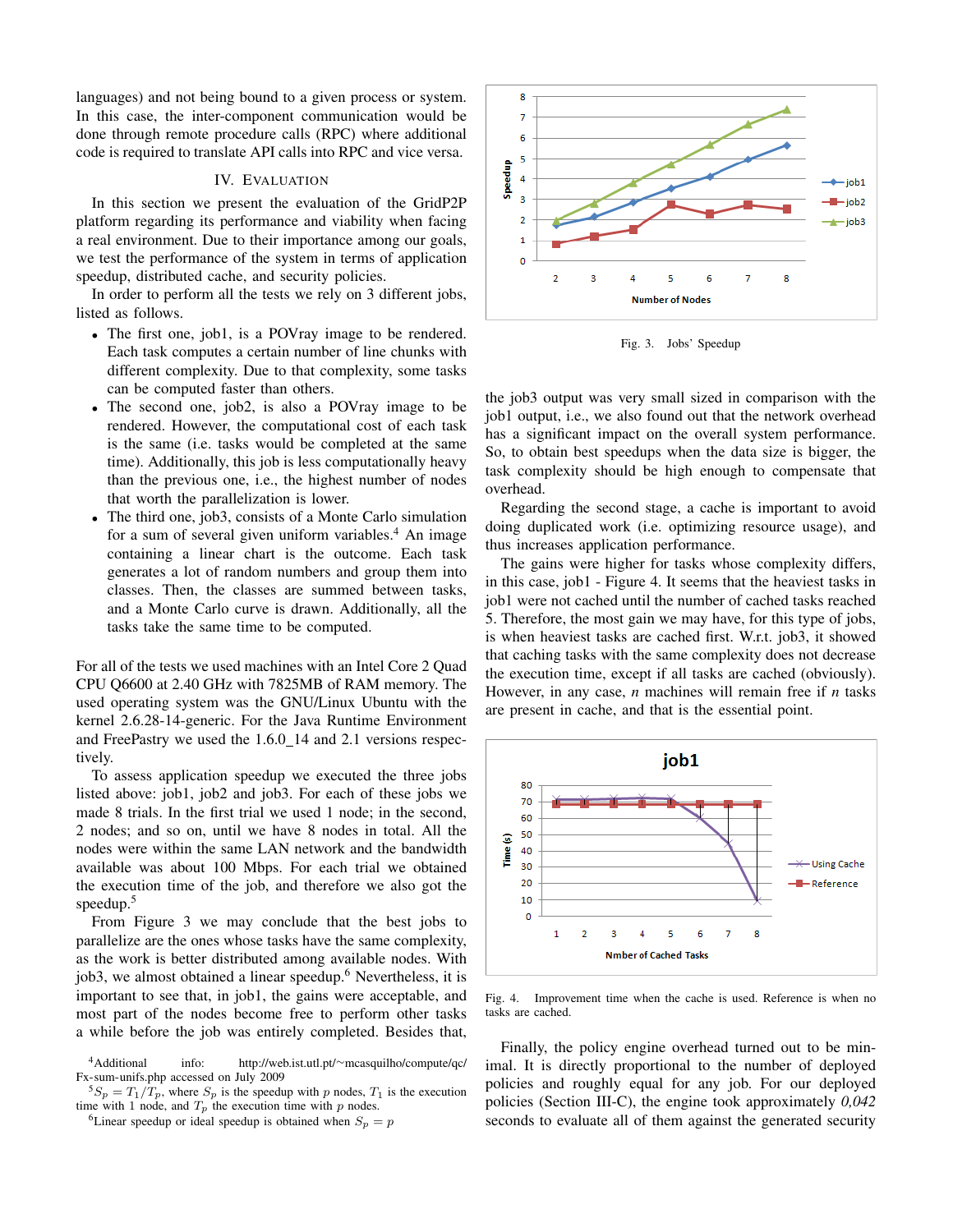events. In job1, for instance, that corresponds to an increase of execution time from *0,0189%* to *0.0613%* for 2 to 8 nodes.

# V. RELATED WORK

In this section we review a representative selection of relevant solutions regarding the fundamental premises to achieve our goals.

# *A. Security*

Deeds [7] is a history-based access control system whose policies must be written in Java. The security events and enforcement mechanisms (handlers) must be individually implemented for every resource to be protected. This ad-hoc manner of managing policies becomes hard and impractical, especially in dynamic and complex environments.

Heimdall is a history-enabled policy engine targeted to Grid environments. This system allows the definition, auditing, and enforcement of history-based policies. Through a language with a high level of abstraction and expressiveness, several usage semantics and security patterns may be applied within a complex environment. With this manner of defining policies, the specification and implementation of security mechanisms are separated, and thus leveraging the policy administrative tasks. By doing so, Heimdall constitutes then a solution that fits in the needs of the GridP2P.

# *B. Resource Discovery*

Iamnitchi et al [10] have compared different searching methods. It turned out that a learning-based strategy achieves more performance. Such strategy consists of forwarding a request to the node that answered similar requests previously (i.e. using a possibly large cache). Moreover, results have shown that searching mechanisms which keep a history of past events are more efficient than the ones that do not store any information about other nodes, such as the random walk.

CCOF [17] has tried several approaches, and the one obtaining best global performance was based on a partially centralized peer-to-peer overlay. Within the best search approach, some nodes may acquire a special role in the network and provide a service of lookup for nodes nearby. This way, nodes advertise their profiles and address requests to those supernodes. Whenever a request is made, supernodes attempt to match the query with cached profiles and return a set of candidate nodes. Nevertheless, the dynamic placement of these supernodes is still an open problem.

Paredes [13] presents a solution (previously designated as Informed Walk) through which queries are forwarded to the neighbor nodes with best availability and reputation. The best availability concerns the idleness level of a node in terms of its resources, and the reputation consists in the capability of a node to forward a query to other nodes with availability (i.e. this reputation is based on previous requests). Results have shown that this approach is efficient and scalable, and thus matching the GridP2P requirements.

Cheema et al [4] proposed a solution for exploiting the single keyword DHT lookup for CPU cycle sharing systems. This solution consists in encoding resource identifiers based on static and dynamic resource descriptions. The static ones could be, for instance, the OS configuration, RAM, or CPU speed. While the dynamic descriptions are related to the availability levels of resources, such as the percentage of idle CPU. With this encoding mechanism, it is possible to create a mapping between resource and node identifiers in structured peer-topeer networks, like the Pastry, and take advantage of the efficient routing of queries.

# *C. Cycle Sharing Systems*

*1) Institutional Grids:* Globus [8] is an enabling technology for grid deployment. It provides mechanisms for communication, authentication, network information, data access, amongst other. The authentication and authorization models are directed to institutions, making difficult for ordinary users to deploy applications on top of the Grid. In contrast, the GridP2P envisions for an open access environment whereby the complexity of getting credentials to use the Grid is reduced.

Condor [11] allows the integration and use of remote workstations. It maximizes the utilization of workstations and expands the resources available to users, by functioning well in an environment of distributed ownership. Condor's jobs rely on executable binary code in which compatible machines are needed in order to run them. Contrastingly, machine heterogeneity is not a problem in GridP2P, since jobs consist of data files that can be easily read by any computer (i.e. the kind of architecture and operating system are not relevant). Plus, many Condor features require some degree of expertise (i.e. advanced configurations are needed), whereas our platform keeps the vision of simplicity and tries to do all the necessary work with almost no interference from users.

*2) Master-Slave Model:* BOINC [1] is a platform for volunteer distributed cycle sharing based on the client-server model. It relies on an asymmetric relationship where users, acting as clients, may donate their idle CPU cycles to a server, but can not use spare cycles, from other clients, for themselves. Besides that, setting up the required infrastructure, developing applications, and gathering enough cycles could be difficult for an ordinary user. On one hand, users need to have the required skills to create BOINC projects, and on the other hand projects should have a high profile to attract users to participate in. In comparison, GridP2P is more flexible as users have the same power to both provide and consume idle cycles to and from other machines. Moreover, it is possible to use common and widely used applications with our system.

nuBOINC [6] is a project that attempts to overcome the drawbacks presented by BOINC. It allows one to use idle cycles from other users, through servers, and making use of commodity applications. However, GridP2P relies on a more scalable model that does not require the intermediation of servers. Also, when work units are being distributed, our platform takes into account the idleness levels of user machines, which is disregarded by the nuBOINC.

*3) Peer-to-Peer:* CCOF [12] is an open peer-to-peer system seeking to harvest idle CPU cycles from its connected users. It shares our goals of reaching the average user by not requiring any kind of membership or negotiations in any organization